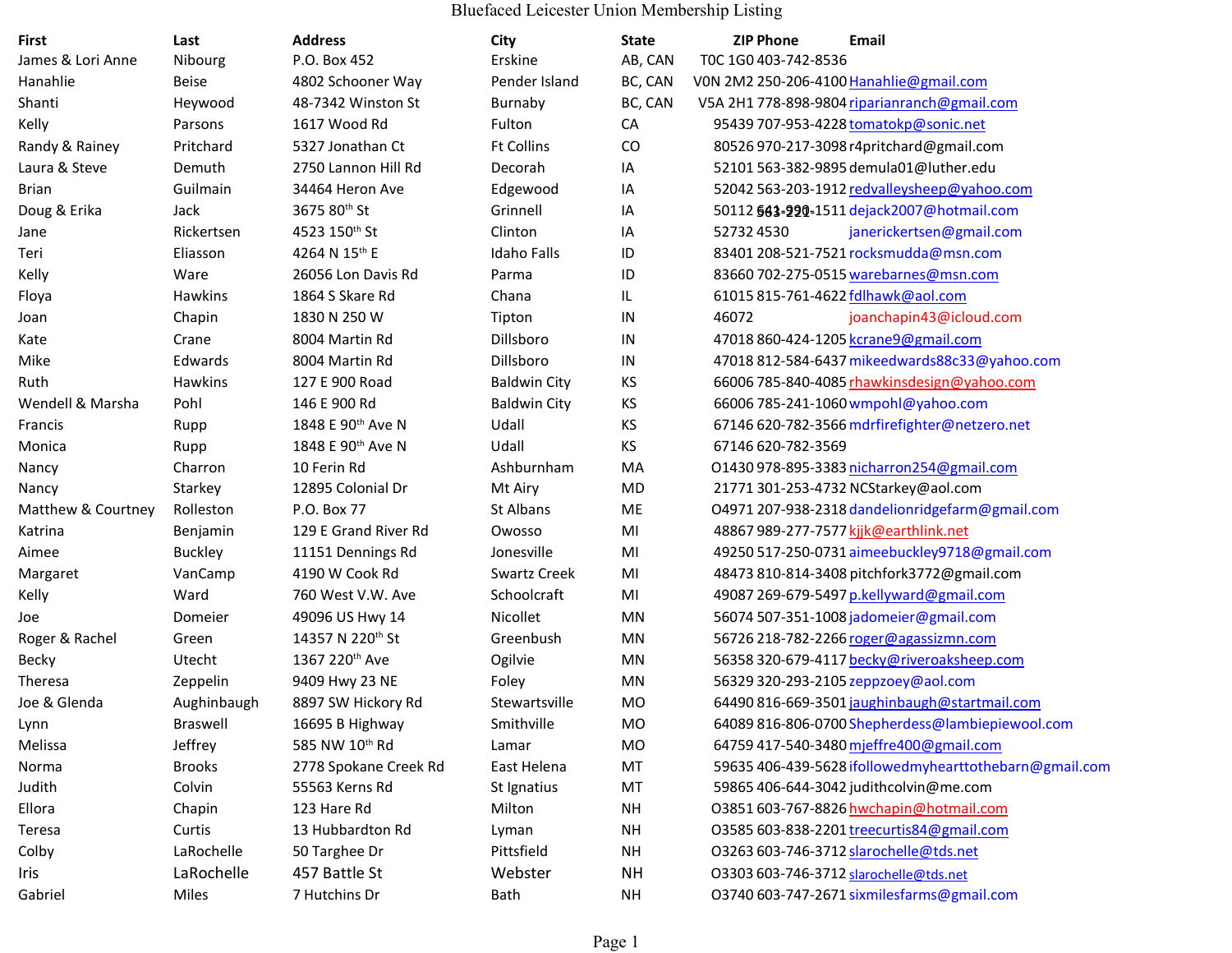Bluefaced Leicester Union Membership Listing

| Gail                     | Carbone       | 153 Gabel Rd               | Callicoon          | <b>NY</b>  | 12723 914-799-2071 wowlambkins@gmail.com            |
|--------------------------|---------------|----------------------------|--------------------|------------|-----------------------------------------------------|
| Richard & Emily          | Ashton        | 7733 St Rt 203             | Prospect           | OH         | 43342 740-251-7052 ashtonhomestead@gmail.com        |
| Sam & Cathy              | Moore         | 40661 Straight Fork Rd     | Graysville         | OH         | 45734 740-934-9318 straightfork@yahoo.com           |
| <b>Bill &amp; Sharon</b> | O'Donnell     | 11270 Taylor-May Rd        | Auburn Twp         | OH         | 44023 440-637-5394 sodviolet@yahoo.com              |
| Sharon                   | Van Gundy     | 3568 Mason Rd              | Caledonia          | OH         | 43314 740-802-0772 spinningwool17@gmail.com         |
| Lidija                   | DeAngelis     | 2391 Concession 6 West RR2 | <b>Branchton</b>   | $ON - CAN$ | NOB 1LO 519-239-4221 lidijadeangelis@gmail.com      |
| Kit & Jason              | Koivisto      | 1997 Gordon Lake Rd        | Desbarats          | ON-CAN     | POR 1E0 705-782-2276 jasonkoivisto@gmail.com        |
| Margaret                 | Stather       | 568 Victoria Rd            | Amelisburg         | ON-CAN     | KOK 1A0 613-922-0918 kmstather@homail.com           |
| Randi                    | Embree        | 548 Drift Creek Rd NE      | Silverton          | <b>OR</b>  | 97381 503-873-3593                                  |
| Robina                   | Koenig        | 3738 SW 35th Place         | Redmond            | OR         | 97756 541-350-9205 bflsheep@gmail.com               |
| Correy                   | McAtee        | 411NE McKay Dr             | Prineville         | OR         | 97754 541-390-6728 duster 5@msn.com                 |
| Janelle                  | McCoy         | 87295 Green Hill Rd        | Eugene             | OR         | 97402 541-285-3404 janelle.mc@me.com                |
| Sue                      | McHugh        | 37061 Goats Rd             | Springfield        | OR         | 97478 702-540-4204 suemc022@gmail.com               |
| Elise                    | Morgan        | 15800 Stringtown Rd        | Dayton             | OR         | 97114 971-600-6613 anyhens@gmail.com                |
| Lucas                    | Murphy        | 35179 Riverside Dr SW      | Albany             | OR         | 97321 541-223-8452 zane@ironwater.com               |
| Nadja                    | Paea          | 9500 SE Revenue Rd         | <b>Boring</b>      | <b>OR</b>  | 97009 503-663-0740 n.paea@frontier.com              |
| Deborah                  | Sears-Richman | 5520 NW Highland Dr        | Corvallis          | OR         | 97330 541-791-2712 debo@cornercreekfarm.com         |
| Karen                    | Szewc         | 2828 Hammel Road           | Eagle Point        | OR         | liongatefarm@msn.com<br>975240331                   |
| Kieran                   | Van Horsen    | 35179 Riverside Dr SW      | Albany             | OR         | 97321 541-232-8452 kvanhorsen@gmail.com             |
| Sonia Houston            | Mark Weaber   | 9500 SE Revenue Rd         | <b>Boring</b>      | OR         | 97009 503-939-9244 soniamark2020@gmail.com          |
| Makaula                  | Kingston      | 3 Little St                | Montrose           | PA         | 18801 607-372-4046 wildhairacreshomestead@gmail.com |
| Griffin                  | Knelly        | 747 Fowlersville Rd        | <b>Berwick</b>     | PA         | 18603 570-336-7050                                  |
| Machaella                | Knelly        | 747 Fowlersville Rd        | <b>Berwick</b>     | PA         | 18603 570-336-7050                                  |
| Nancy                    | Landis        | 3529 Harvest Rd            | Elizabethtown      | PA         | 17022 717-665-5236 nancymlandis@gmail.com           |
| Laura                    | Linton        | 45 Robinson Dr             | New Oxford         | PA         | 17350 717-624-4742 laurallinton@gmail.com           |
| Margie                   | Smith         | 45 Robinson Dr             | New Oxford         | PA         | 17350 717-624-4742 margiemazzsmith53@gmail.com      |
| Brian & Anita            | Wentz         | 148 Opossum Lake Rd        | Carlisle           | PA         | 17015 717-514-9891 bjwentz@yahoo.com                |
| Jason & Kelly            | Cooper        | <b>Box 28</b>              | Major              | SK, CAN    | SOL 2H0 306-834-9194 j.kcooper@xplornet.com         |
| Kerri                    | Baker         | 1343 Carter Rd             | Springtown         | TX         | 76082 682-239-5033 kerribaker35@gmail.com           |
| Kristen                  | Barndt        | P.O. Box 2304              | Frisco             | TX         | 75034 610-905-1136 kris@kabstudio.com               |
| Sarah                    | Schroeder     | P.O.Box 3287               | Fredricksburg      | TX         | 78624 425-334-9082 sarahschroeder58@gmail.com       |
| Patricia                 | Coury         | 219 Meadow Ridge Lane      | <b>Boones Mill</b> | VA         | 24065 549-529-6511 pacoury@yahoo.com                |
| William                  | Tierney       | 1322 Coles Creek Rd        | <b>Rocky Mount</b> | VA         | 241510230<br>hawkinmd@gmail.com                     |
| Margaret                 | Campbell      | 99 Furnace Grove Rd        | Bennington         | VT         | 05201 802-379-0400 megcbell1967@gmail.com           |
| Kathleen                 | Sullivan      | 1988B Creek Rd             | Irasburg           | VT         | 05845 802-324-2039 cloverworksfarm@gmail.com        |
| Paul & Sharidyn          | Genge         | 11730 Thrall Rd            | Ellensburg         | WA         | 98926 509-607-6370 pgenge@tubeart.com               |
| Laurie                   | Grow          | 4428 Village Rd            | Stanwood           | <b>WA</b>  | 98292 425-736-4023 fuzzybritchesfiber@hotmail.com   |
| Mishael                  | Miller        | 1712 Viet Rd               | Newport            | WA         | 99156 509-671-1994 halogoats@gmail.com              |
| Cathleen                 | Robertson     | 9130 Carissa St SE         | Yelm               | WA         | 98597 253-312-1745 ninewunwun@msn.com               |
| Stacey                   | Schneidmiller | 2371 W Hurley Waldrip Rd   | Shelton            | WA         | 98584 360-280-9905 StaceyJan@aol.com                |
| Karen                    | Crudden       | W6343 County Rd A          | Elkhorn            | WI         | 53121 218-242-9502 khcrudden@gmail.com              |